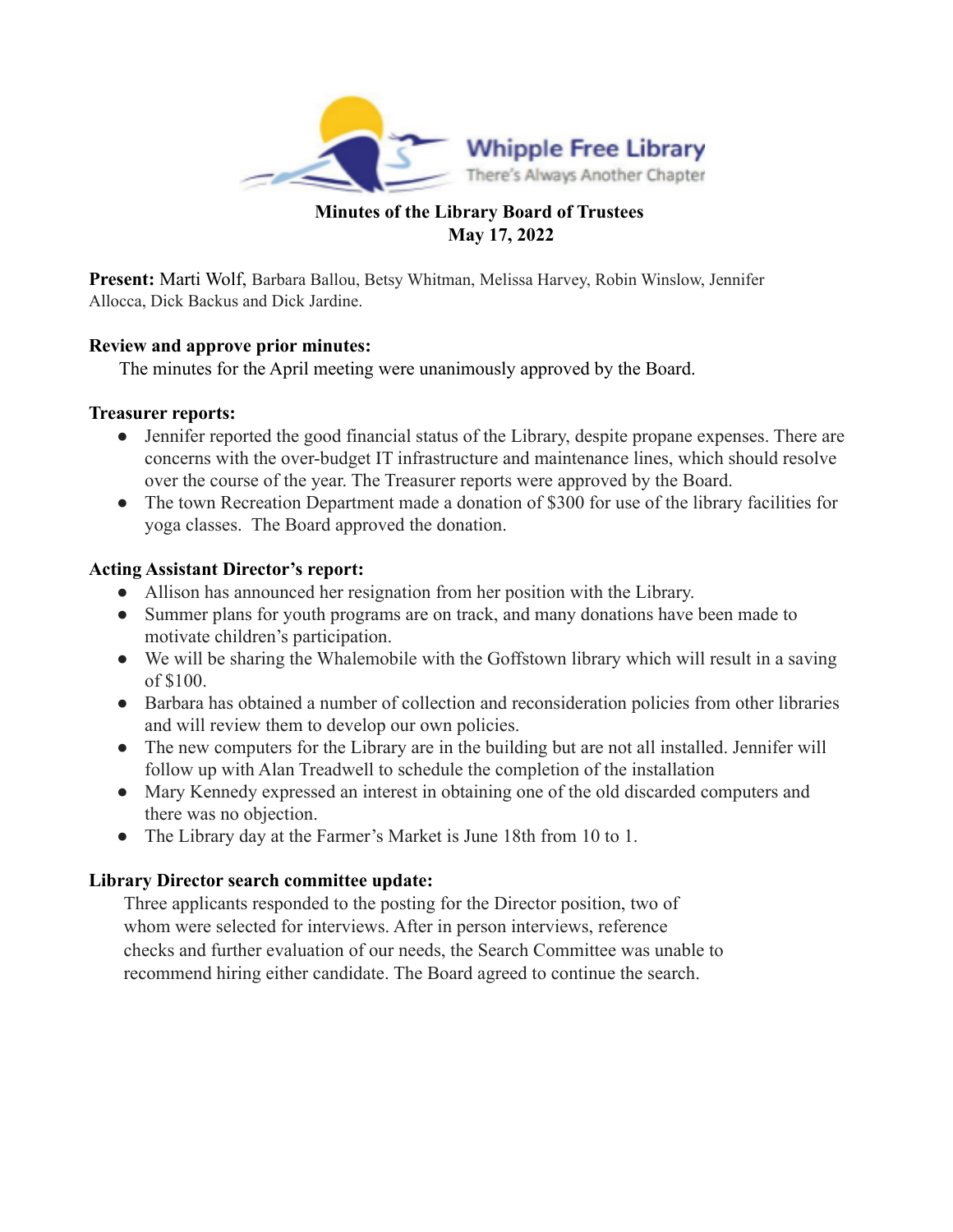### **Human resources report:**

The manual drafted by the contractor is currently under review by a subcommittee consisting of Kate, Marti, and Dick Jardine. The subcommittee has met to discuss the draft and Kate is coordinating changes with the contractor.

### **Permaculture presentation:**

The permaculture presentation had a great turnout (58 people) and provided ample information about local plants. The posters posted in adjacent towns proved effective, as about a third of the participants were from out of town.

## **Library bookkeeper and handyman search update:**

- Jennifer provided a draft of an advertisement for the position. The ad will be placed on Facebook and the Library newsletter initially.
- Barbara will talk with Don requesting that he prepare a list of his duties (job description). Jennifer will generate an initial list from time sheets Don has submitted. Betsy will talk with Dan Garrity to discuss his interest in the position.

### **Photo & Frame and social gathering:**

Jennifer will ask Gail Parker about an appropriate photograph. Kate may host the gathering, so a date will be coordinated with her.

### **Friends report:**

The Antiques Appraisal Night earned between \$800 and \$900 for the Friends and was an enjoyable evening. Graham Pendlebury installed a stone table for the Bea Peirce memorial. The Friends are also planning to produce a 2023 community phone book. A book sale is being planned for the fall.

## **Facilities report:**

The water sample was taken yesterday. The window shades in the community room are not functioning and Dick Backus will contact Goedecke.

#### **New Business:**

- Marti mentioned a nationwide grant sponsored by ALA that, whileinteresting, is not a good fit for the library at this time. The identification and pursuit of grants in support of the Library's strategic plan should be a topic for our strategic planning discussion.
- Jennifer proposed that there is potential for the Library to host additional community education (e.g., computer classes, tai chi, mah jongg, etc.). Planning for soliciting instructors and topics is ongoing under the supervision of the Library's Adult Services Coordinator.

The Board meeting adjourned at 8:12 p.m.